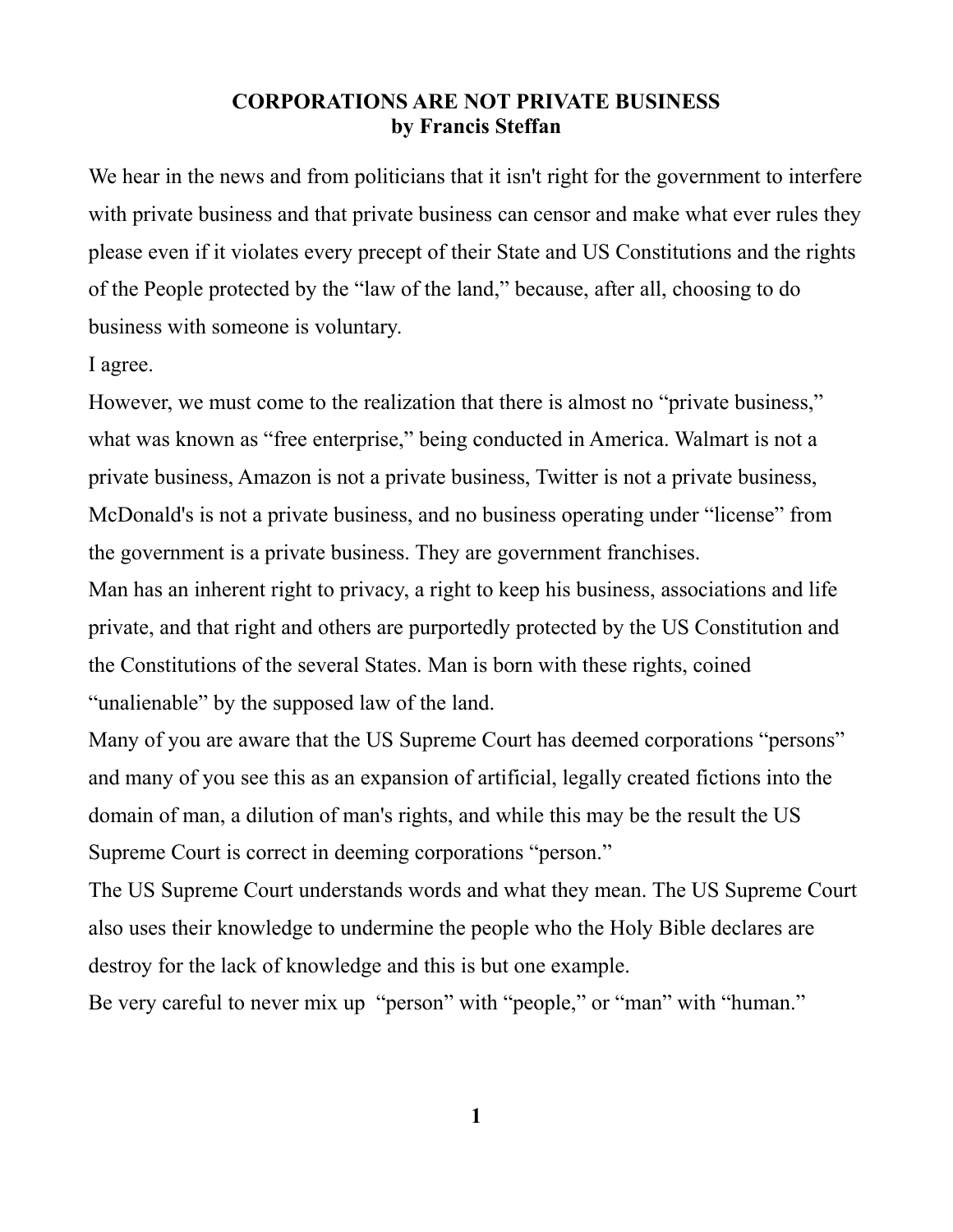**Human:** a culture-bearing primate classified in the genus Homo, especially the species H. sapiens. *Groves, Colin Peter and Napier, J.R.. "primate". Encyclopedia Britannica, 17 Nov. 2021.* Relating to or characteristic of people or human beings. *Oxford Dictionary*

Late Middle English *humaine*, from Old French *humain(e*), from Latin *humanus*, from *homo '*man, human being'; mid-15c., *humain*, *humaigne*, "human," from Old French *humain*, *umain* (adj.) "of or belonging to man" (12c.), from Latin *humanus* "of man, human," also "humane, philanthropic, kind, gentle, polite; learned, refined, civilized." **Primate:** any mammal of the group that includes the lemurs, lorises, tarsiers, monkeys, apes, and humans. *Online Ethmology Dictionary.*

**Person:** c. 1200, persoun, "an individual, a human being," from Old French persone "human being, anyone, person" (12c., Modern French personne) and directly from Latin persona "human being, person, personage; a part in a drama, assumed character," originally "a mask, a false face," such as those of wood or clay, covering the whole head, worn by the actors in later Roman theater.

If one declares Christianity, Judaism or Islam as their religion, one believes The Holy Bible at Genesis 1:26-27, "And God said, Let us make man in our image, after our likeness: and let them have dominion over the fish of the sea, and over the fowl of the air, and over the cattle, and over all the earth, and over every creeping thing that creepeth upon the earth. So God created man in his *own* image, in the image of God created he him; male and female created he them."

The constitutional restrictions against the government found at the First Amendment to the US Constitution state in part, "Congress shall make no law respecting an establishment of religion, or prohibiting the free exercise thereof...."

This is why the IRS states on its own website that "churches," meaning "religion," is automatically untouched by taxation and a  $501(c)(3)$  "privileged" exemption is not necessary.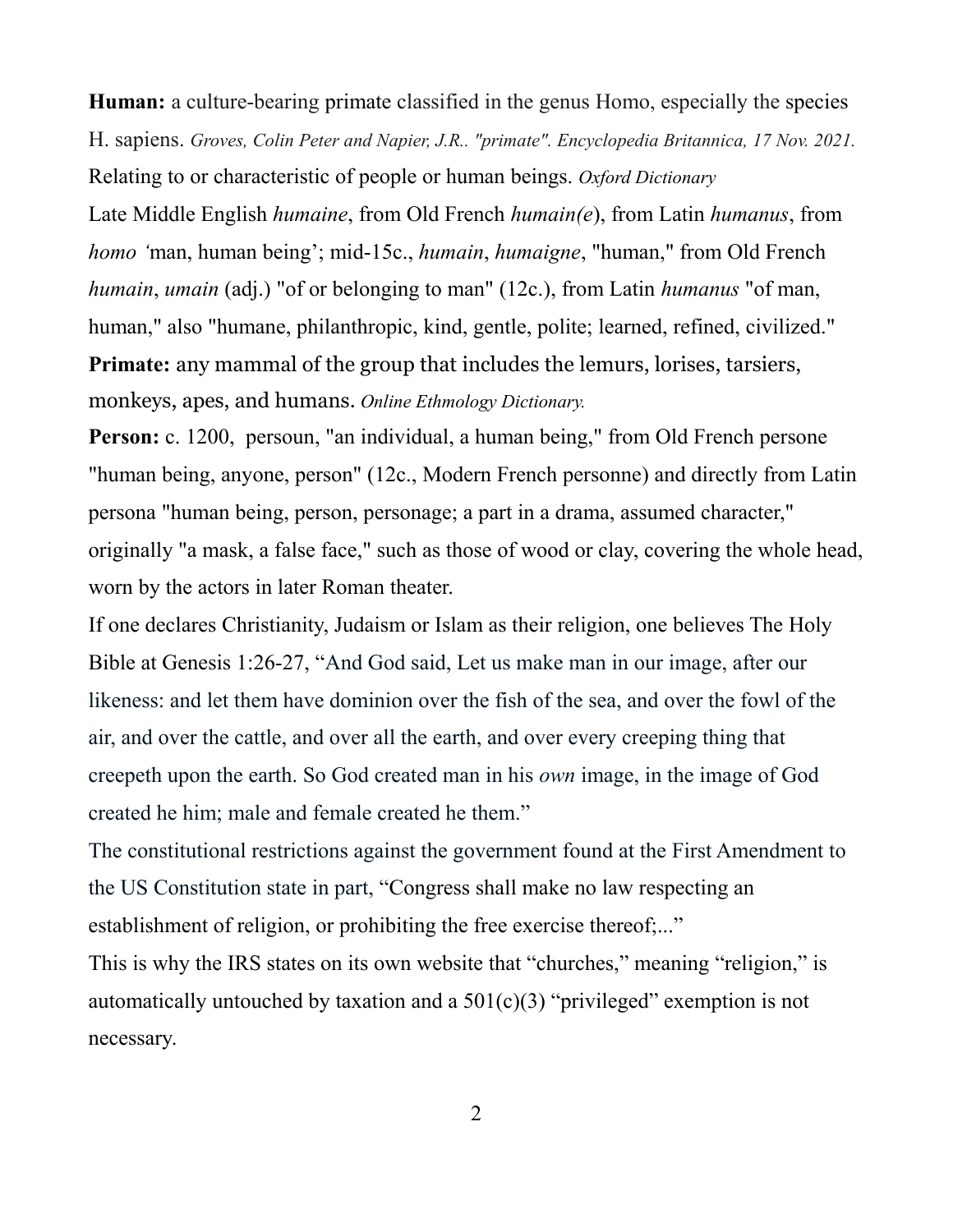1 USC Sec. 8 however states, "the words ["person",](https://www.law.cornell.edu/definitions/uscode.php?width=840&height=800&iframe=true&def_id=1-USC-991716523-956340326&term_occur=999&term_src=title:1:chapter:1:section:8) ["human being",](https://www.law.cornell.edu/definitions/uscode.php?width=840&height=800&iframe=true&def_id=1-USC-1760845812-956340326&term_occur=999&term_src=title:1:chapter:1:section:8) ["child",](https://www.law.cornell.edu/definitions/uscode.php?width=840&height=800&iframe=true&def_id=1-USC-94631196-956340326&term_occur=999&term_src=title:1:chapter:1:section:8) and ["individual",](https://www.law.cornell.edu/definitions/uscode.php?width=840&height=800&iframe=true&def_id=1-USC-46292327-956340326&term_occur=999&term_src=title:1:chapter:1:section:8) shall include every infant member of the species homo sapiens who is [born](https://www.law.cornell.edu/definitions/uscode.php?width=840&height=800&iframe=true&def_id=1-USC-119639350-956340327&term_occur=999&term_src=title:1:chapter:1:section:8) [alive](https://www.law.cornell.edu/definitions/uscode.php?width=840&height=800&iframe=true&def_id=1-USC-119639350-956340327&term_occur=999&term_src=title:1:chapter:1:section:8) at any stage of development."

1 USC Sec. 8 either unlawfully converts "man" into a "homo sapien" or they are two disparate entities.

Some of you may think, so what's the big deal, homo sapien is a man.

The name *Homo sapiens* was not applied to man until 1758 by the father of modern Taxonomy which is, the methodology and principles of systematic botany and zoology and sets up arrangements of the kinds of plants and animals in hierarchies of superior and subordinate groups.

Wait a minute, "arrangements of the kinds of plants and animals?"

Strongs concordance and many Bible versions transliterate "beast" as "animal."

"Man" has dominion over the beasts and while God created the beasts, "Man" named them all, God named "man." This is the Christian and Jewish "religion."

The collins dictionary defines homo sapien as, "the species of bipedal primates to which modern humans belong..."

Biology online states that, "Primates belong to class Mammalia of phylum Chordata. They include apes, monkeys, and humans."

Clearly "human" is not "man" as apes and monkeys are not man as a matter of fact and faith.

As we read, "human" means anything having the characteristics belonging to "man" or relating to "man," like two arms, two legs and a head, like a monkey, but not, "man" itself. How long will it be before artificial "life forms" are designated "human?" "Characteristic" is defined as, a feature or quality belonging typically to a person, place, or thing and serving to identify it.

Black's Law Dictionary defines "religion" as, "When religious books or reading are spoken of, those which tend to promote the religion taught by the Christian dispensation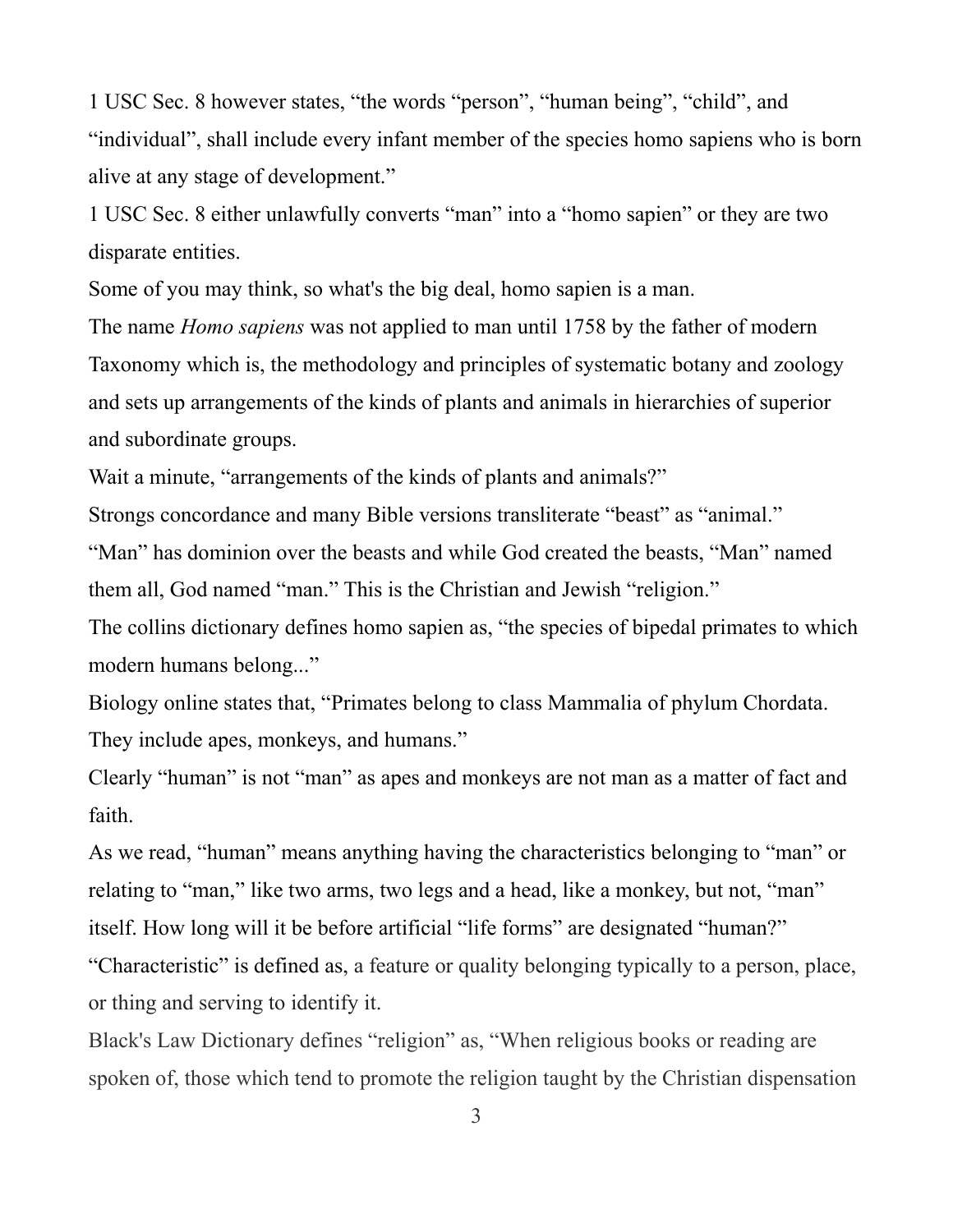must be considered as referred to, unless the meaning is so limited by associated words or circumstances as to show that the speaker or writer had reference to some other mode of worship. Simpson v. Welcome, 72 Me. 500, 39 Am. Rep. 349.

Merriam Webster's Dictionary defines "religion as, "a cause, principle, or system of beliefs held to with ardor and faith." This would be "some other mode of worship" referred to in the prior definition.

The Oxford Dictionary defines "religion" as, "a particular system of faith and worship. A pursuit or interest to which someone ascribes supreme importance."

Evolution "theory" / "religion" is an antithesis to Christianity, Judaism and Islam and it's proponent's are every bit as enthusiastic, passionate and reverent to their cause, principles, and system of beliefs as any other "religion" on earth, so much so, that the "religion" of "evolution" is permitted, in violation of the First Amendment, to proselytize to children within the public school system.

Evolution theory is just that, "theory" and it shares the synonym "doctrine" with religion.

The Encyclopedia Britannica defines "theory" as, "an idea or set of ideas that is intended to explain facts or events. An idea that is suggested or presented as possibly true but that is not known or proven to be true." Does this not also apply to "religion?"

A "theory" is an idea not proven to be true and "religion" is a system of beliefs held to with ardor and faith.

Merriam Webster's Dictionary defines "faith" as, "confidence or trust in a person or thing; belief that is not based on proof: belief in anything, as a code of ethics, standards of merit, etc.:*"* Belief in anything, like a theory.

The people that believe in the "evolution theory" do so by faith exactly as do the people who believe in Christianity or any other "religion."

The First Amendment states that, "Congress shall make no law respecting an establishment of religion, or prohibiting the free exercise thereof;" yet we have public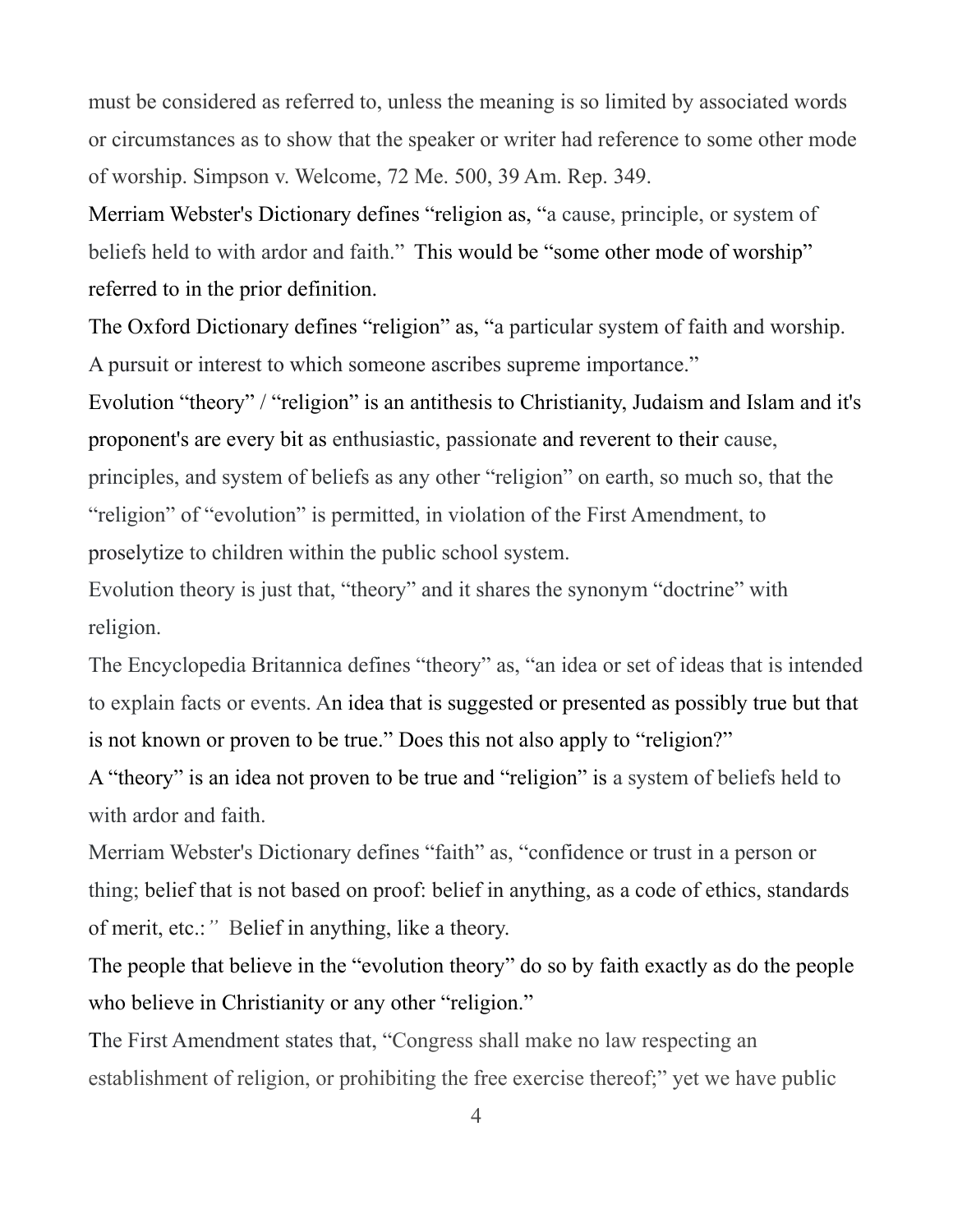schools proselytizing the religion of evolution, and by law, mandating children to attend this State established religious indoctrination.

But, I digress.

Suffice to say, if you call yourself "human" or allow anyone else to characterize you as such you admit, accept and understand yourself to be an "animal" or "beast," not "man" created in the image of God.

"Person" is a fictional mask, that "assumes" a character to be presented outward masking the true nature of the said entity.

A "man" can be a father, son, husband and policeman. Father, son, husband and policeman are "persons" of that "man." Each "person" has different characteristics yet are all one "man."

Corporations have been deemed by US Supreme Court rulings and therefore US and State law to be "persons." Corporations are legal fictions created by legislative act that only operate under government granted "privileged" / "franchise." This "privileged" grants fictional entities some assumed characteristics of "man," the privilege to own property, to sue and be sued, etc.

With "privilege," granted by government, rightfully come regulation and taxation. Before we move on it is critical that you understand that "rights" cannot lawfully be taxed nor "regulated." The People, "Man," have unalienable rights to life, liberty and the pursuit of Happiness and therefore, no "right" related to life, liberty and the pursuit of Happiness may be taxed or regulated, all "rights" are related to life, liberty and the pursuit of Happiness. "Man" is delivered to life with unalienable "rights" granted by The Creator, "privilege"/"franchise" is granted by law or edict, from government. "The state cannot and does not have the power to license, nor tax, a Right guaranteed to the people," and "No state shall convert a liberty into a license, and charge a fee therefore." *Murdock v. Pennsylvania, 319 U.S. 105.*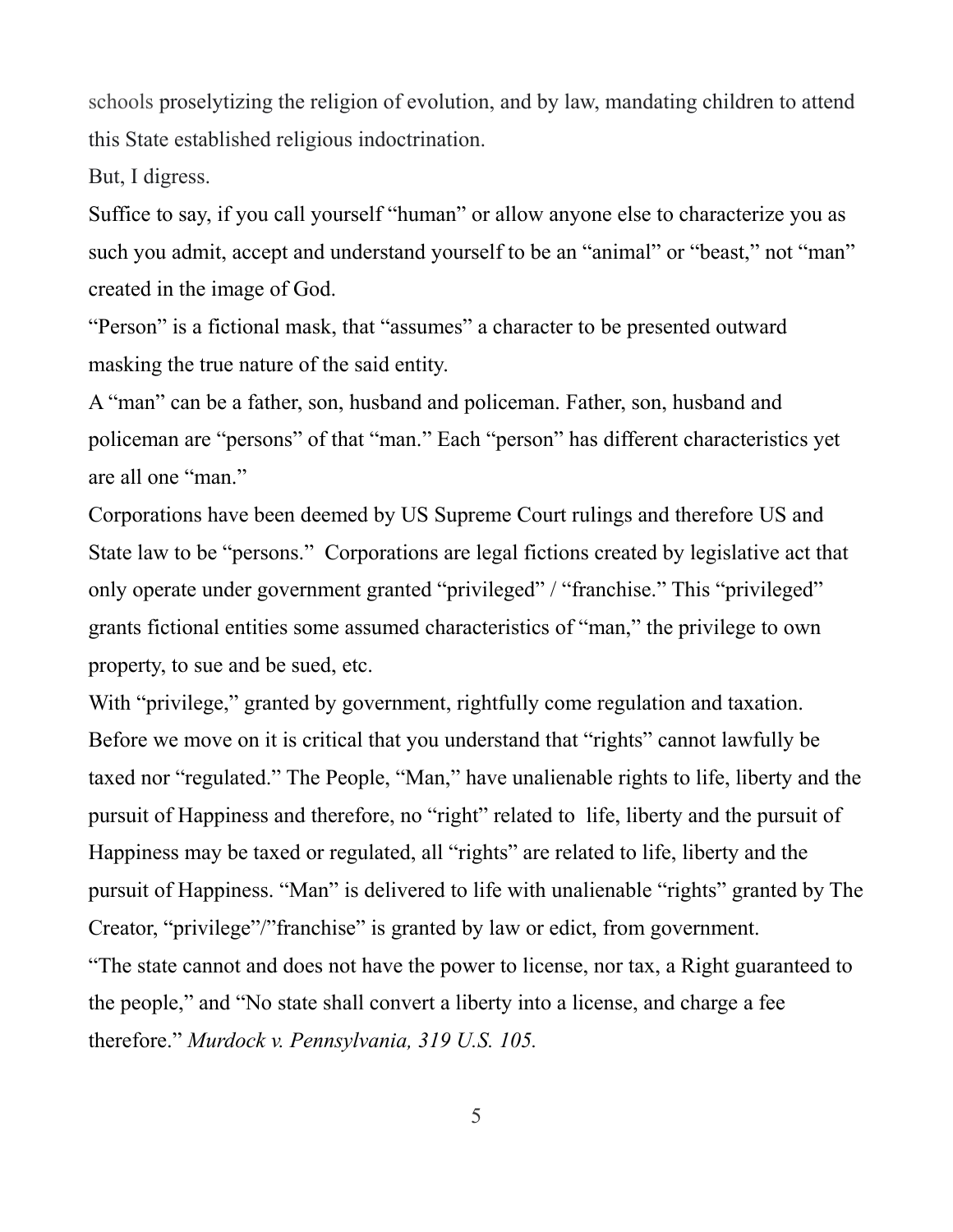"If the State converts a right (liberty) into a privilege, the citizen can ignore the license and fee and engage in the right (liberty) with impunity." *Shuttlesworth v. City of Birmingham, Alabama, 373 U.S. 262*

"Where rights secured by the Constitution are involved, there can be no 'rule making' or legislation which would abrogate them." *Miranda v. Arizona, 384 U.S. 426, 491; 86 S. Ct.* "Rights" cannot be taxed nor regulated, this is "settled law."

"Privilege" is granted and then "leased" through "franchise" by government as an "investment" in creating a situation to encourage and make easier something the government has determined is in the government's interest.

Consider the cost of a government created and leased privilege, either through license alone or creation of a legal fiction and license, is \$100. \$100. is the value the government and purchaser have agreed the franchise privileged is worth.

Business is conducted under privilege that nets the "franchisee" \$1000. above and beyond costs, "profit." Consider now the government who created and leased the privilege, whose determined value is \$100., now expects a "return" on their "investment," that netted a "profit," as most investors expect from a profitable investment.

"Investment" is defined as, to primarily obtain an additional source of income or gain profit from the investment over a specific period of time.

Why do I state that government created "privilege" is leased?" "Privilege" is created by statute then offered to the people for lease, a fee. However, the "lessee" does not own that privilege as it can be revoked for non payment or violation of the terms of the license agreement, regulation, at any time, a lease.

Let us review, the government creates a privilege, the government then offers the privilege to the people for a fee, the people pay the fee and do business under privilege / franchise granted by the State, which creates profit to which the owner/lessor of the privilege is entitled a return on its investment.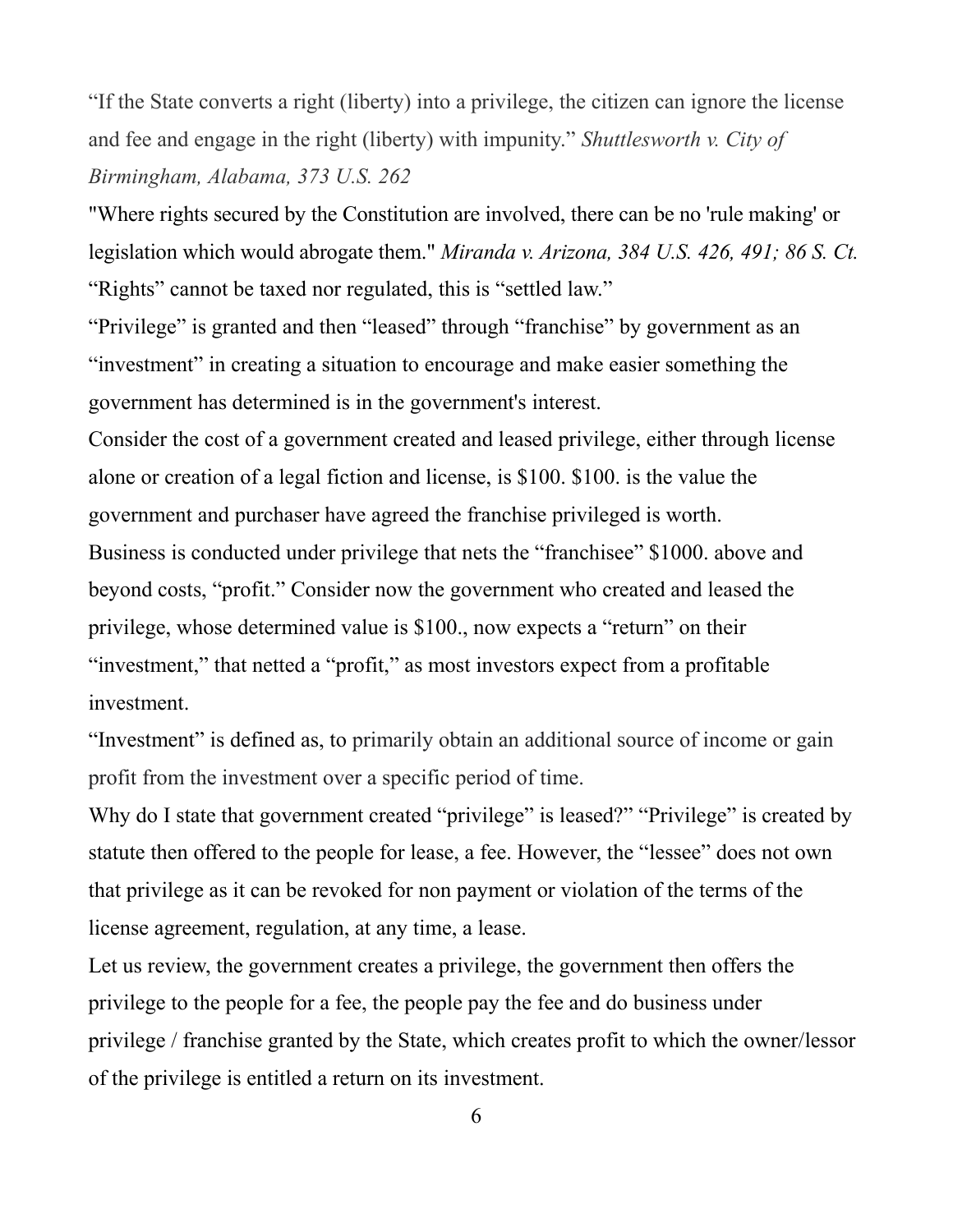In the case of a government leased privilege franchise that "return" is collected in the form of taxes, remember unalienable rights, the ones that relate to life, liberty and the pursuit of Happiness, can not be lawfully taxed.

This is exactly like McDonald's leasing the privilege to use the McDonald's logos, the obligation to follow whatever rules McDonald's corporation has set for franchisees and whatever "cut" of the profits has been agreed to within the franchise agreement. The Oxford English Dictionary defines "franchise" as, an authorization granted by a government or company to an individual or group enabling them to carry out specified commercial activities"

Black's Law Dictionary defines "franchise" as, "A special privilege conferred by government upon an individual or corporation, and which does not belong to the citizens of the country generally, of common right.

It is essential to the character of a franchise that it should be a grant from the sovereign authority, and in this country no franchise can be held which is not derived from a law of the state."

Bouvier's Law Dictionary, 1856 Edition defines "franchise" as "a certain privilege, conferred by grant from the government, and Vested in individuals. Corporations, or bodies politic, are the most usual franchises known to our law."

Lawinsider.com defines "Corporate Franchise" as the right or privilege granted by the state or government to the Person forming a corporation, and their successors, to exist and do business as a corporation and to exercise the rights and powers incidental to that form of organization or necessarily implied in the grant.

Invesopedia states that, "A franchise is a business whereby the owner licenses its operations."

A business license is a government granted permit that allows a "business" to operate in a state or locality which clearly, by evidenced authoritative definition, falls under government granted "privilege" and therefore government "franchise."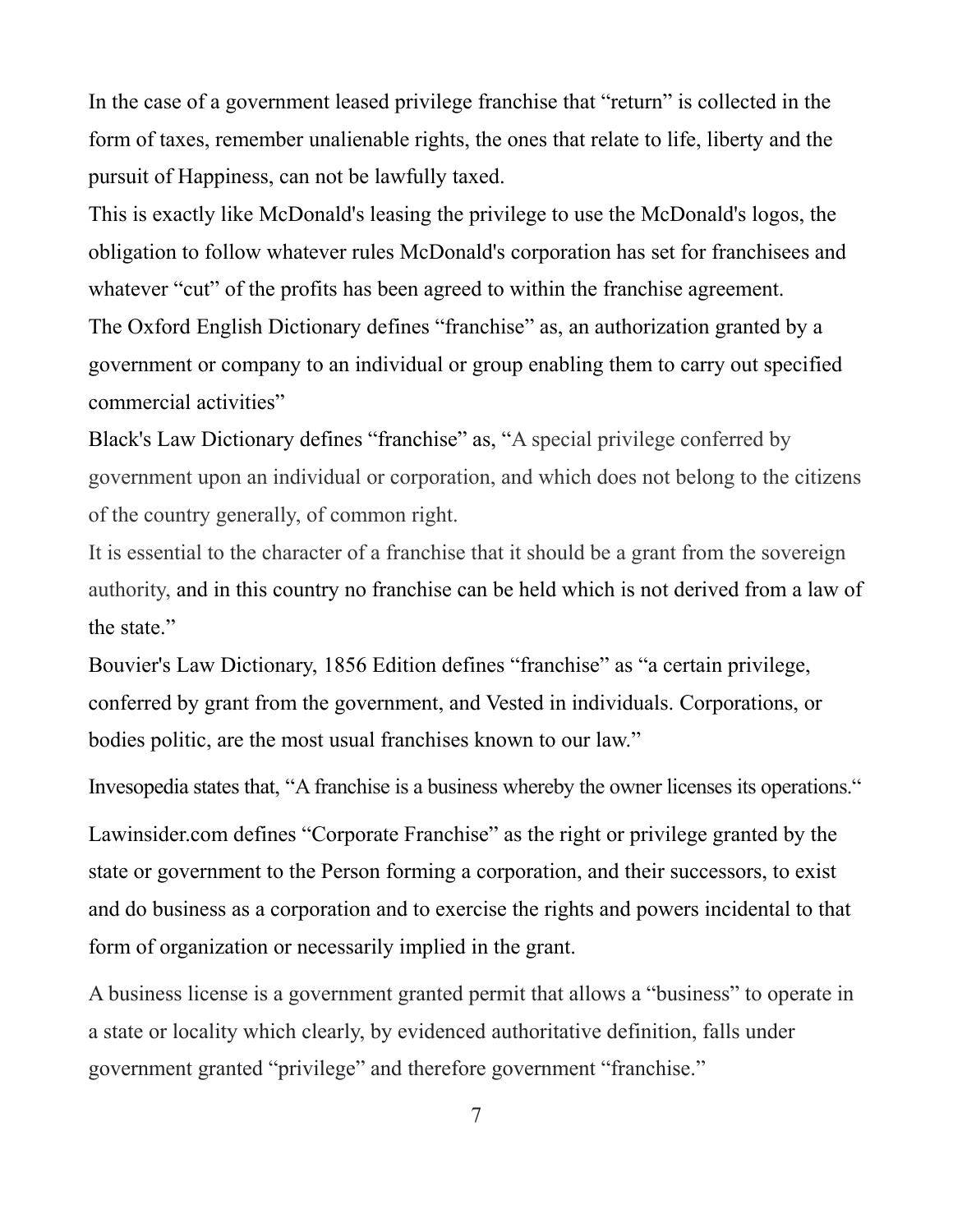Some argue that this realization of fact somehow goes against law and common sense because this would make nearly all business an "agency" of government.

"Franchise" and "agency" may have some similarities, however, they are not at all the same and cannot be used interchangeable, they are not synonymous.

McDonald's is again a good example to be used to show the difference between "franchise" and "agency." The McDonald's corporation owns and runs approximately 5% of "McDonald's" branded stores worldwide with the rest being franchised stores. That 5% owned and operated by McDonald's corporation itself are agencies of the McDonald's corporation while the others are franchises. See the difference, the stores may all look the same, but the nature of what they are is not.

A strict distinction between franchise and agency can be made if and to the extent that one adheres to the definition of the franchise agreement where the franchisee typically runs a business at his own risk and expense. In the case of an agency this is never the case, the agent does not act for his own account and risk.

In fact, the State is a system franchiser that authorizes it's franchisees, business license holders, to conduct a business according to a system developed by the franchiser. The State's prescribed business system stipulates how much a franchisee will pay it's employees, who the business must serve, how wide the entry must be and even where the license (logo) must be displayed, etc.

For example, State franchisees do NOT have the right to refuse service to anyone, except Caucasian males. This is because a State franchisee agreement, the business license, states that the franchisee will not deny service to anyone based on... however, they then go on to demonstrate through statutes that this only applies to "persons" in a "protected class" to which everyone, except Caucasian heterosexual biological males, is a part, even though as of July 1, 2020, there were 162.26 million males and 167.23 million females living in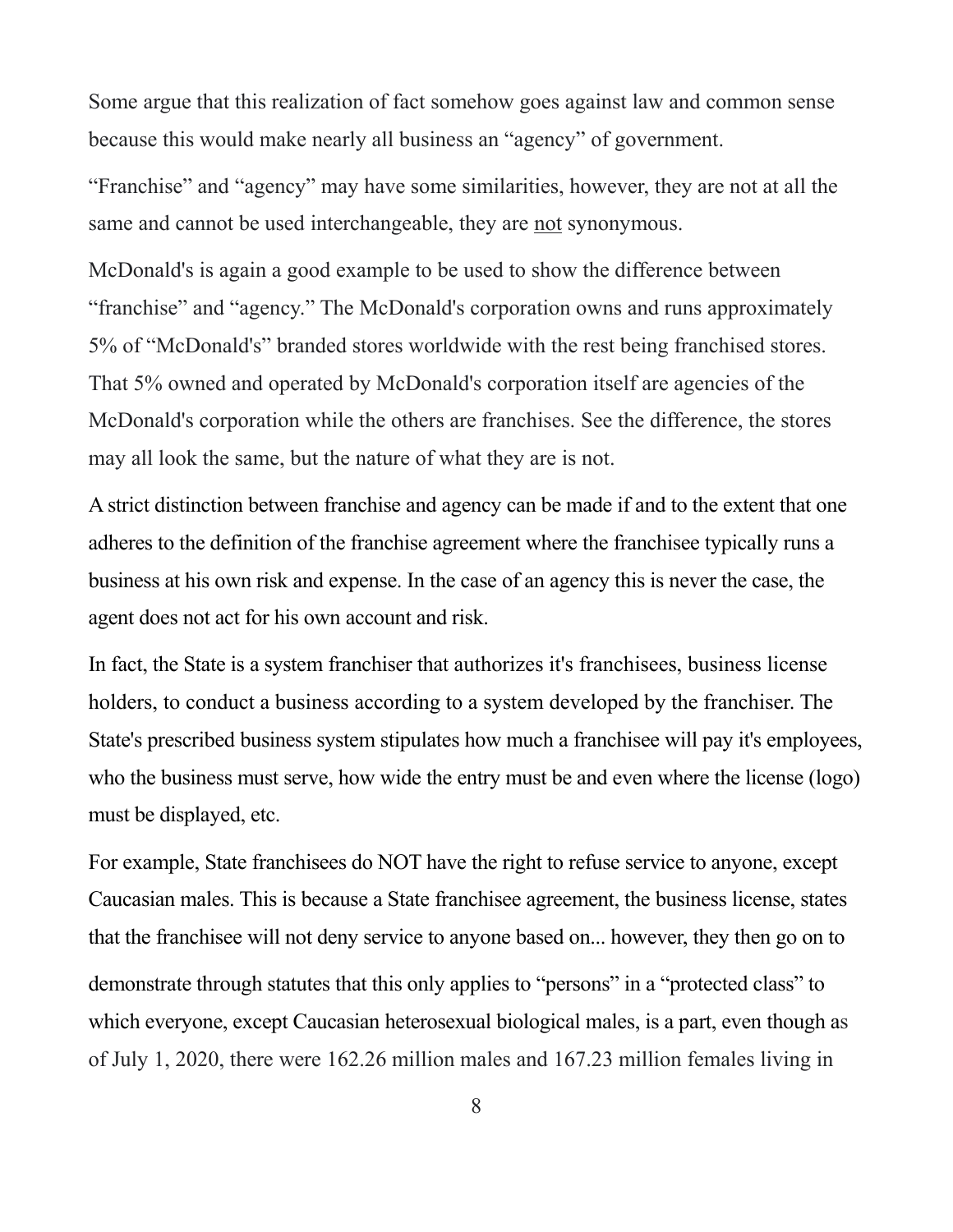the United States, which makes males a minority population, in relation to females, as they have been since the 1950's, yet females are in the "protected class" along with minorities and sexually confused deviants.

When everyone except one group, Caucasian heterosexual biological males, are classified as "protected" is that not discrimination against the excluded group? Does that not in fact, practice and law put heterosexual biological Caucasian males "beyond the protection of the law?" This is also known in law as "civil death," although, we could just call it "canceled."

**Outlawry:** "act of putting a person beyond the protection of the law..." Encyclopedia *Britannica* Historically, the term "outlaw" was used to refer to a person who was outside of the protection of the law. An accused criminal who refused to submit to legal process was declared to be an outlaw through a process called "outlawry." As a result of being deemed an outlaw, the person was deprived of the benefit of the law or excluded from its protection. Any member of the public could murder an outlaw with complete impunity. Through this process, the government essentially sanctioned acts of violence as a means of punishment.

To associate with whom we choose is an implicit right, our privacy is a fundamental right, the liberty to pursue happiness is an unalienable right, and to use ones skill and labor in trade for desired items is a necessity of life and therefore a natural right.

"Rights" are not granted by government, "privilege" is granted by government.

Government has called the privileges they lease to the People different sorts of rights when in fact and law they are mere privilege Government has done nothing more than "restate" natural right through "civil right" legislation to provide a redress to grievances concerning the violation of the stated rights, and while government may "restate" natural right, call it whatever they please and even provide a means for redress, government is not the author of the People's rights.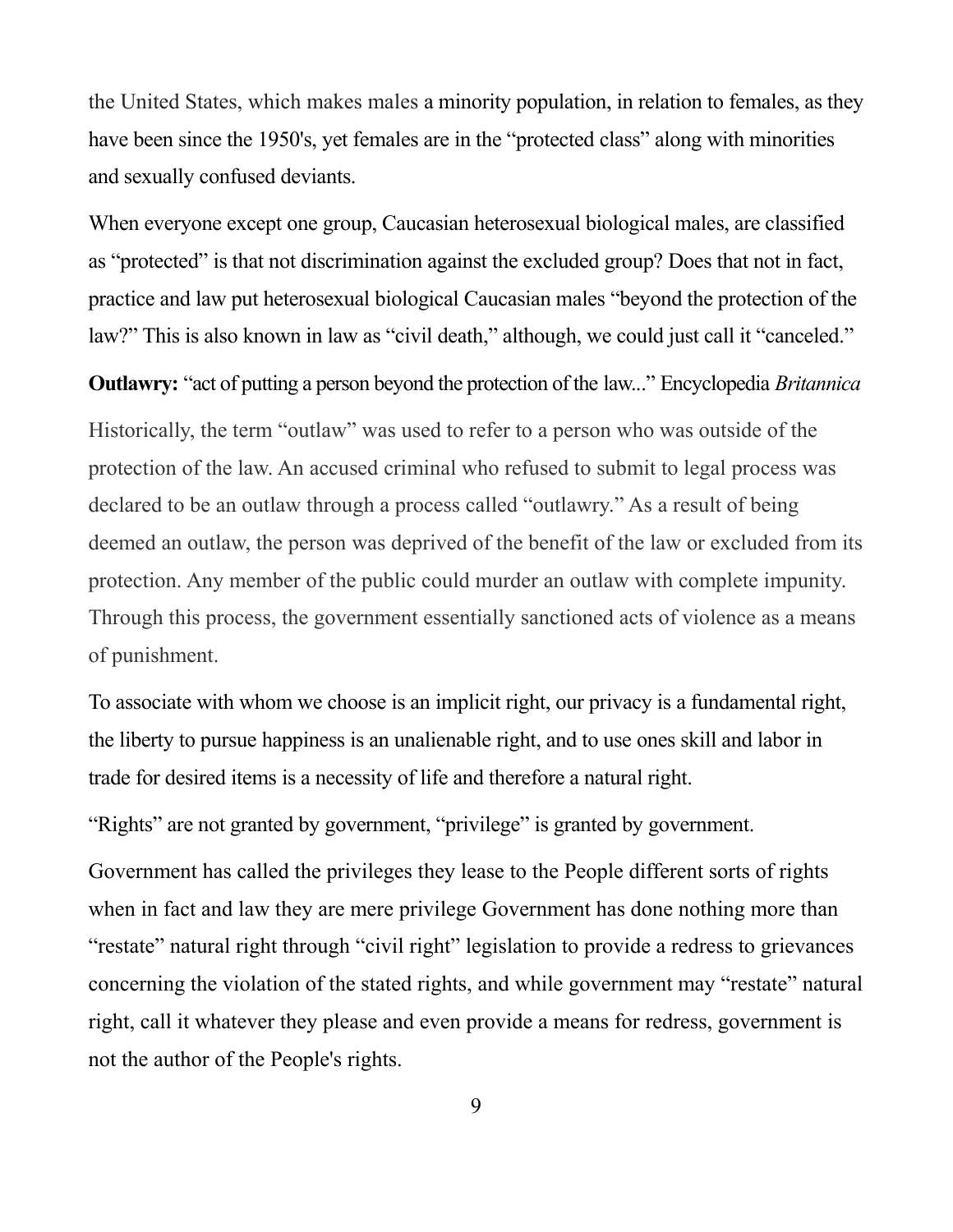This is an important point to understand as Right is the correlative of duty, for, wherever one has a right due to him, some other must owe him a duty.

It is equally important to remember that the People, each separate man and woman individually, have an unalienable right to life, liberty and the pursuit of Happiness and therefore to protect that right for the People is the "duty" of the government.

The government likes to say that because they protect the people those people owe the government loyalty... and a cut of their earnings.

Remember, the "government" owes its existence to the People, and therefore owes its obedience and loyalty to the People, not the other way around, don't ever forget this. The State is not "sovereign" in relation to the People of that State. The State is only "sovereign" in relation to other States and fictional entities.

The Oregon constitution makes very clear where "sovereignty" resides at Article I, Section 1, "We declare that all men, when they form a social compact are equal in right: that all power is inherent in the people, and all free governments are founded on their authority, and instituted for their peace, safety, and happiness; and they have at all times a right to alter, reform, or abolish the government in such manner as they may think proper.—"

The creation, the State, a fiction, can not be "sovereign" over the creator, "man." This is a concept that Satan and it's followers reject, birds of a feather.

So, what we have is the government, a creation of the People, telling the People they must get license from it, pay a fee to it and be regulated by it to exercise the right to freely associate and contract with one another or they will be assaulted by that government. This is clearly unlawful, nevertheless happening.

"The state cannot and does not have the power to license, nor tax, a Right guaranteed to the people," and "No state shall convert a liberty into a license, and charge a fee therefore." *Murdock v. Pennsylvania, 319 U.S. 105.*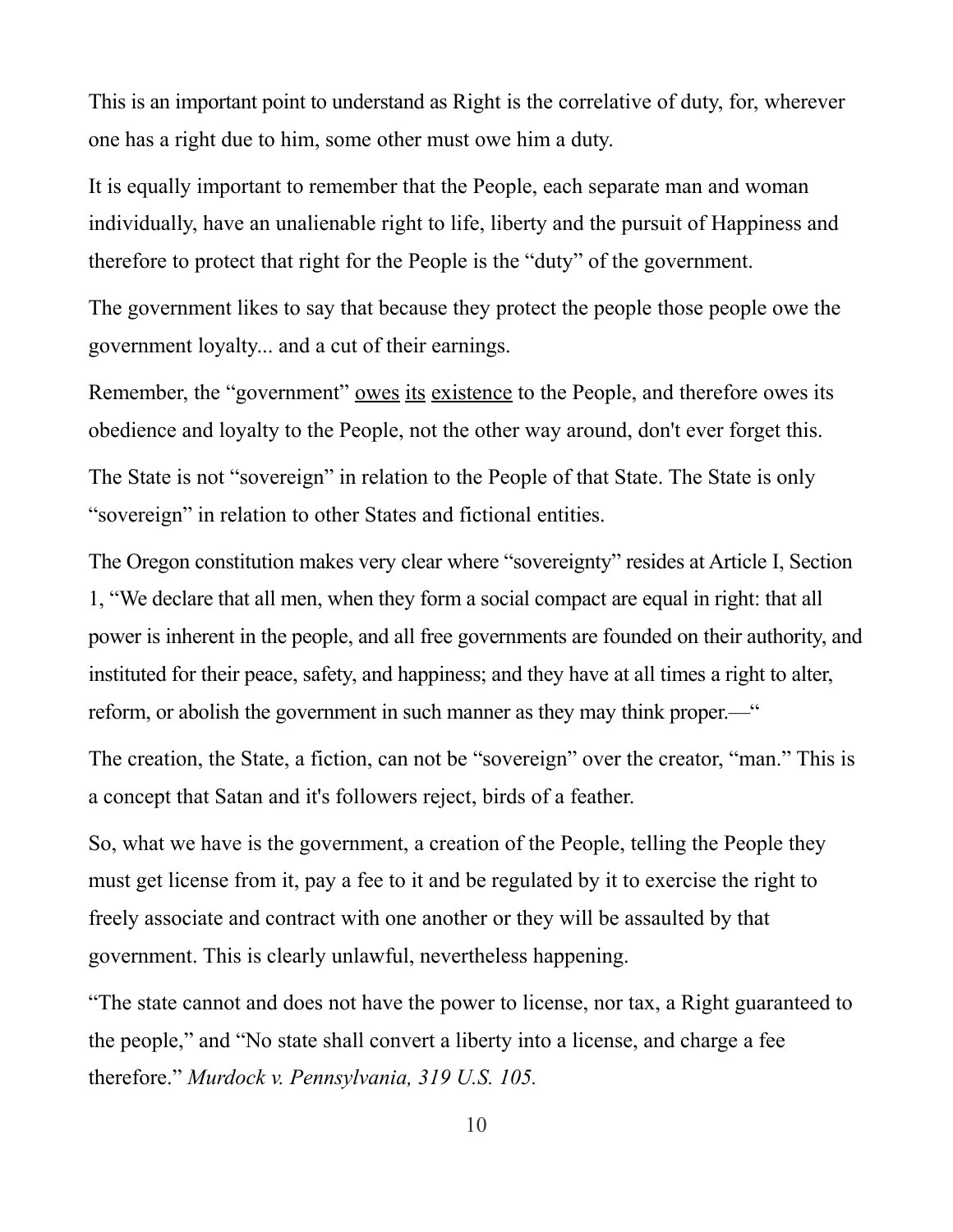"If the State converts a right (liberty) into a privilege, the citizen can ignore the license and fee and engage in the right (liberty) with impunity." *Shuttlesworth v. City of Birmingham, Alabama, 373 U.S. 262*

"Where rights secured by the Constitution are involved, there can be no 'rule making' or legislation which would abrogate them." *Miranda v. Arizona, 384 U.S. 426, 491; 86 S. Ct*

**License:** A right given by some competent authority to do an act, which without such authority would be illegal. *Bouvier's Law Dictionary 1856*

**Unalienable:** The state of a thing or right which cannot be sold. Things which are not in commerce, as public roads, are in their nature unalienable. *Bouvier's Law Dictionary 1856*

What's that you say, public roads are not in commerce?

It therefore makes sense that one is required "license" to conduct commerce upon the public roads that are not, by their nature, in commerce. The "right of way" is not an artery of commerce. Every "man" has a "right" to make his way on the public roads and requires no "license" to do so, unless actually engaged in commerce upon the road.

"We hold these truths to be self-evident, that all men are created equal, that they are endowed by their Creator with certain unalienable Rights, that among these are Life, Liberty and the pursuit of Happiness.--" *US Declaration of Independence*

The Declaration of Independence is declared by the US Congress assembled to be a founding document of this nation and therefore part of "the law of the land" at least to the extent that it enumerates certain rights retained by the People and brought to the full force of law through the Ninth Amendment to the US Constitution, "The enumeration in the Constitution, of certain rights, shall not be construed to deny or disparage others retained by the people."

**Life:** Life is considered by the law of the utmost importance, and its most anxious care is to protect it. *1 Bouv. Inst. n. 202-3.* It commences in contemplation of law generally as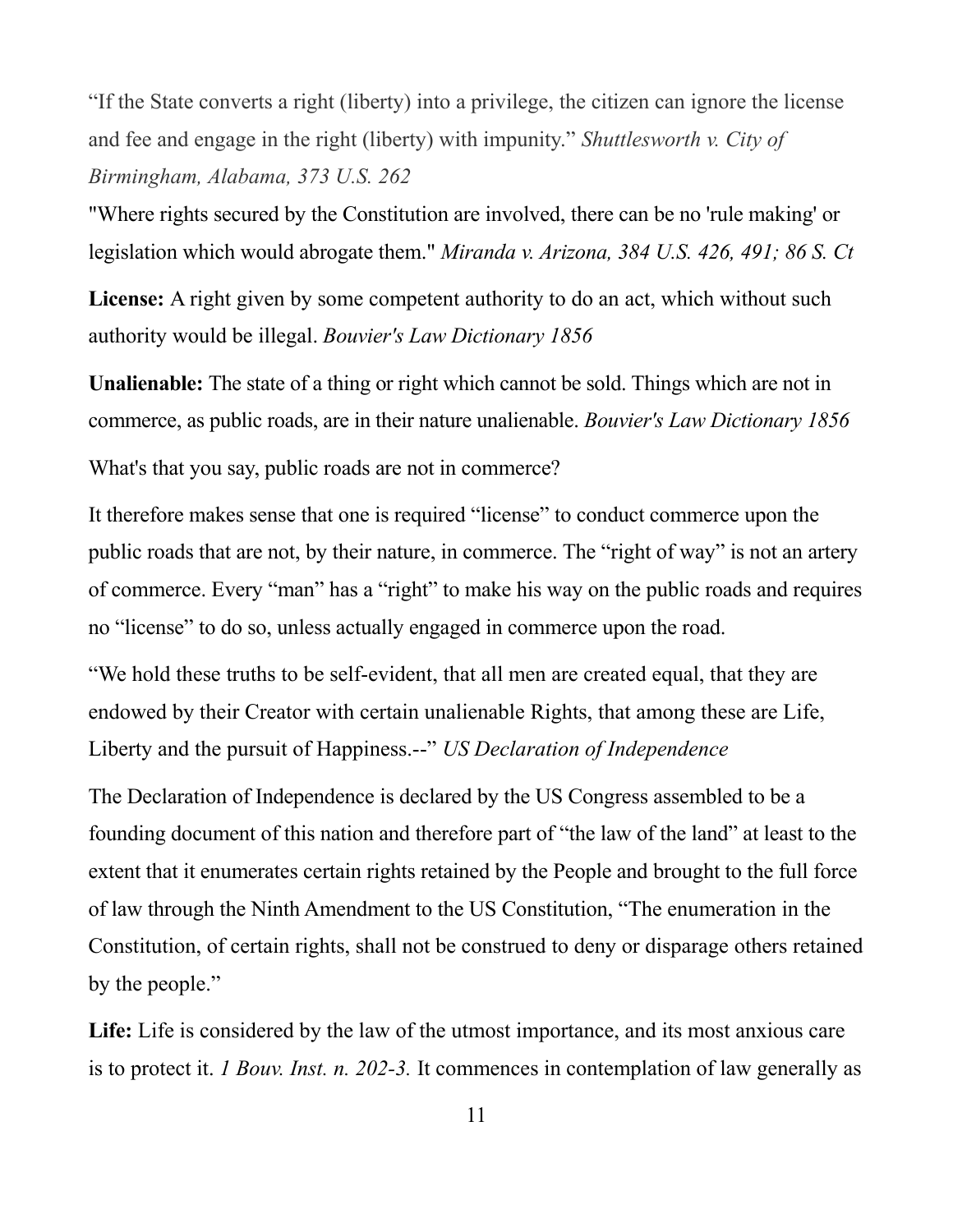soon as the infant is able to stir in the mother's womb; *1 Bl. Com. 129; 3 Inst. 50; Wood's Inst. 11;* and ceases at death. Lawyers and legislators are not, however, the best physiologists, and it may be justly suspected that in fact life commences before the mother can perceive any motion of the feotus. *1 Beck's Med. Jur. 291. Bouvier's Law Dictionary 1856*

Liberty: Freedom from restraint. The power of acting as one thinks fit, without any restraint or control, except from the laws of nature. Natural liberty is the right which nature gives to all mankind, of disposing of their persons and property after the manner they judge most consonant to their happiness, on condition of their acting within the limits of the law of nature, and that they do not in any way abuse it to the prejudice of other men. *Burlamaqui, c. 3, s. 15; 1 Bl. Com. 125*. Personal liberty is the independence of our actions of all other will than our own. Wolff, Ins. Nat. §77. It consists in the power of locomotion, of changing situation, or removing one's person to whatever place one's inclination may direct, without imprisonment or restraint, unless by due course of law. *1 Bl. Com. 134. Bouvier's Law Dictionary 1856*

(note: law has a hierarchy, therefore, "due course of law" can never mean that statutory law can amend, in any way, constitutional law.)

**Pursuit of Happiness:** The constitutional right of men to pursue their "happiness" means the right to pursue any lawful business or vocation, in any manner not inconsistent with theequal rights of others, which may increase their prosperity, or develop their faculties, so as to give to them their highest enjoyment. This right includes personal freedom, freedom of contract, exemption from oppression or invidious discrimination, the right to follow one's individual preference in the choice of an occupation and the application of his energies, liberty of conscience, and the right to enjoy the domestic relations and the privileges of the family and the home. *Butchers' Union Co. v. Crescent City Co.. IllU. S. 757, 4 Sup. Ct. 652. 28 L. Ed. 585; 1 Bl. Comm.*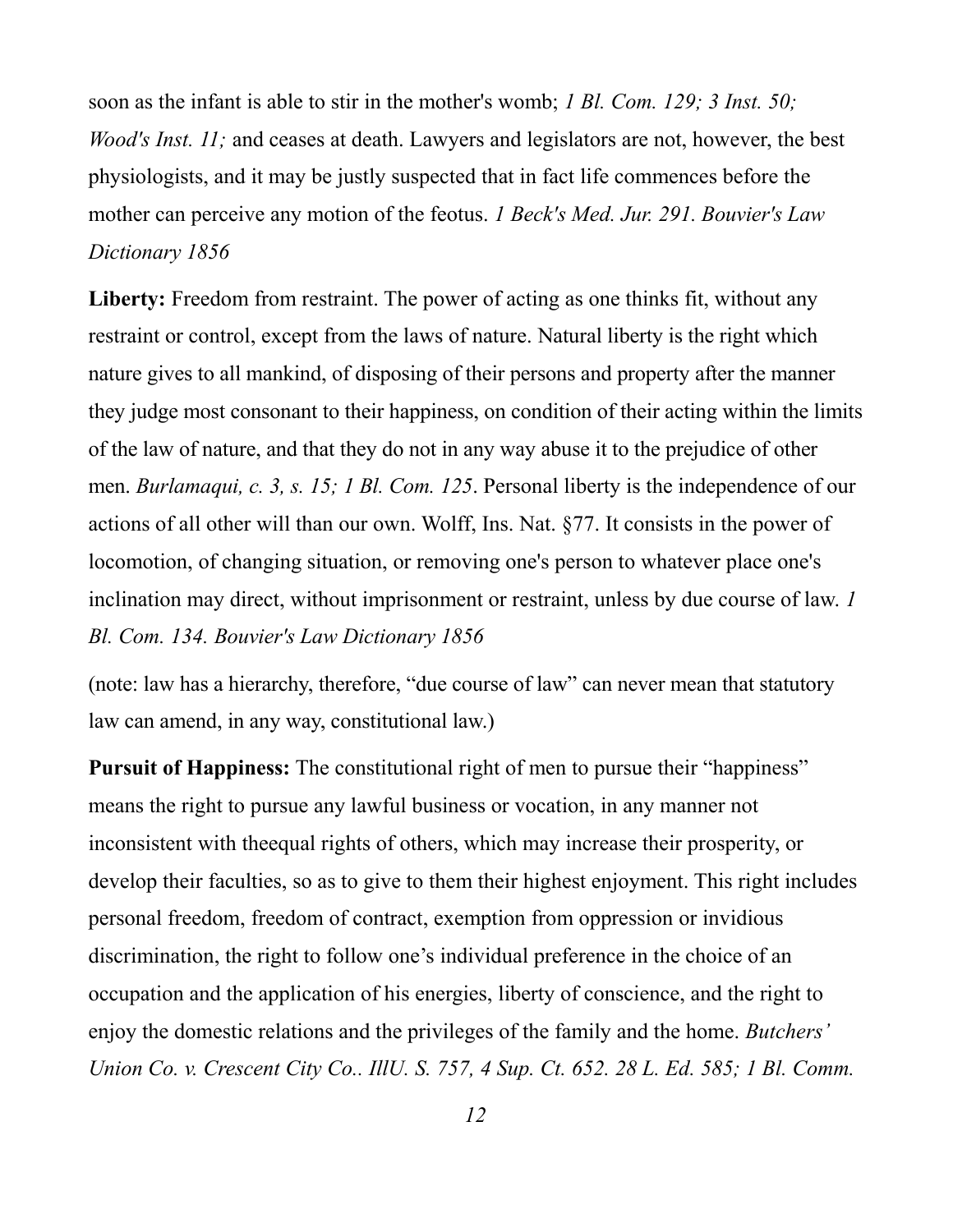*41. And see English v. English, 32N. J. Eq. 750.Black, Const. Law (3d Ed.) p. 544. See Ruhstrat v. People, 185 111. 133, 57 N. E. 41, 49 L R. A. 181, 76 Am. St. Rep. 30; Hooper v. California, 105 U. S. 648, 15 S. Ct. 207, 39 L. Ed. 297; Butchers' Union, etc., Co. v. Crescent City Live Stock, etc., Co., Ill U. S. 740, 4 Sup. Ct. 652, 28 L. Ed. 585. Black's Law Dictionary*

**Privilege:** This word, taken in its active sense, is a particular law, or a particular disposition of the law, which grants certain special prerogatives to some persons, contrary to common right. *Bovier's Law Dictionary 1856.* A particular and peculiar benefit or advantage enjoyed by a person, company, or class, beyond the common advantages of other citizens. An exceptional or extraordinary power or exemption. A right, power, franchise, or immunity held by a person or class, against or beyond the course of the law. *Black's Law Dictionary.*

Did you notice that "privilege" is "contrary" to "common right?" "Contrary" is adverse, conflicting, contradictory, hostile, inconsistent, and opposed. "Right" and "privilege" are NOT synonymous, cannot be used interchangeably and are far different conditions.

When a government leases special prerogatives to some persons it first requires a fee, and as we learned in National Federation of Independent Business v. Sebelius, 567 U.S. 519 (2012), a fee is nothing more than a tax. Once that fee (tax) is paid and the privilege is exercised the government then expects a "return" on any "profit" gained from the excise of that privilege. Granting "privilege" is akin to making an investment.

In a normal investment one sacrifices something they have, normally money, into a venture they hope will increase the principle, the thing sacrificed, through profit.

The government invests in the licensing privilege, to allow that which is illegal in opposition to common right, in order to promote a government interest.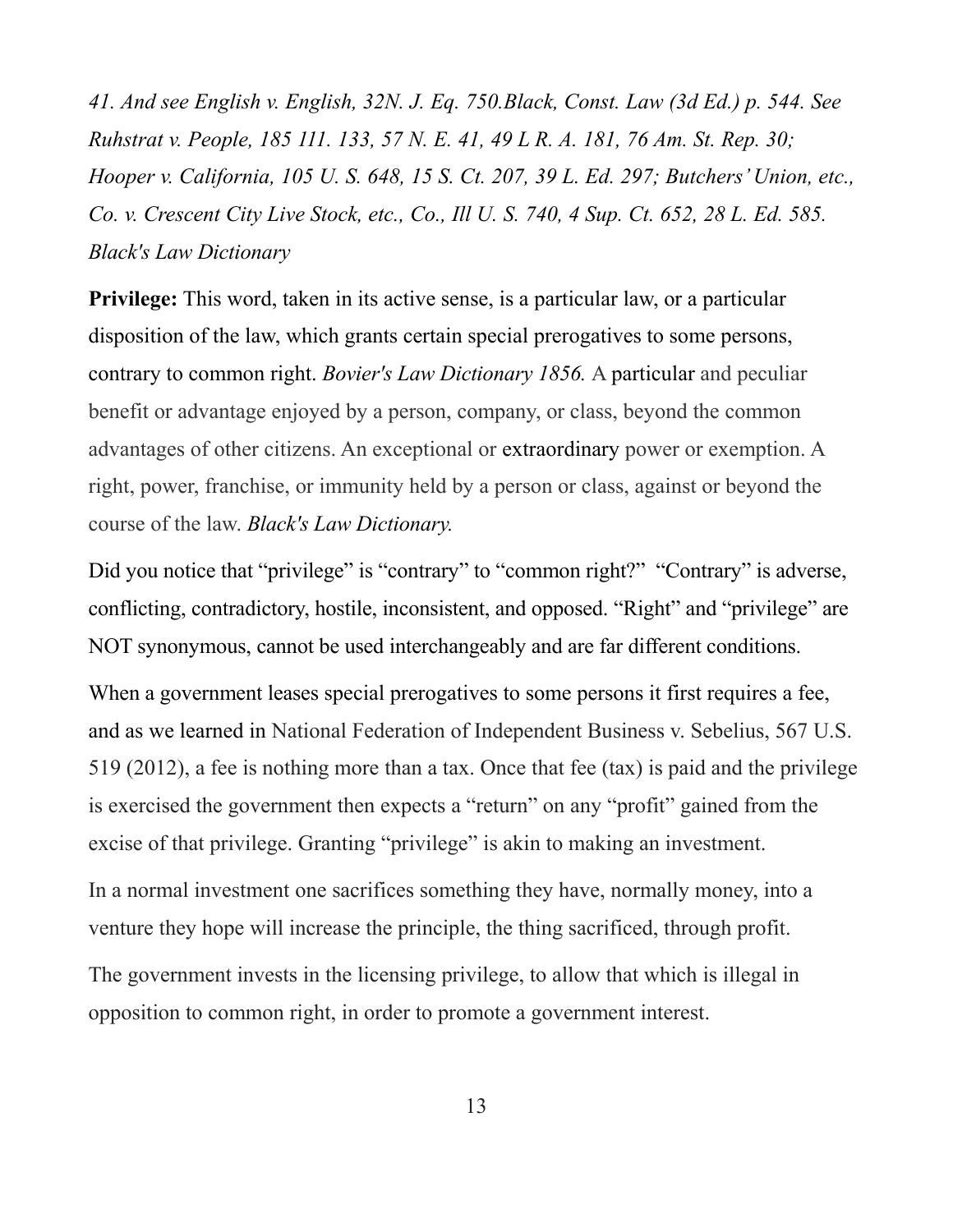The "driver" license is a perfect example. We all have a right to travel the right of way by whatever conveyance we choose, however, the right of way is outside commerce and cannot be legally used for commerce. The government has an interest in promoting commerce. The government then decide to issue "license" to conduct commerce upon the right of way in opposition to natural law and common right.

The problem is that the government has unlawfully expanded the "requirement" of a "driver license" to people not engaged in commerce upon the right of way.

The very same condition exists concerning the "excise," "income tax." That is a subject for a future essay.

More and more so called "private" businesses are not private at all as they operate business through license exercising "privilege" not right and some even create a strawman to assume all liability for all business decisions made by the man or woman granted that privilege.

We know this type of "privilege" as corporation.

A corporation is considered by US law as a "person," this "person" has no soul, no morals, no compassion, no conscience and is legally obligated to put making profit for it's stockholders ahead of all other legal considerations. If this "person" was a man it would be diagnosed a psychopath, well ok, they don't use that term in medical diagnosis so, "antisocial personality disorder" then.

The point is, the next time some corporate marketing propagandist tries to render their corp(se) as a "good neighbor" remember, that "good neighbor" is a psychopath.

Corporations have no unalienable rights, they operate as a franchised creation of the State that owes its obedience, wealth and existence to the State.

If a local McDonald's franchise decides to act outside the franchisers policy and a liability is incurred, by say an injury, the local franchisee is sued and held liable alone,